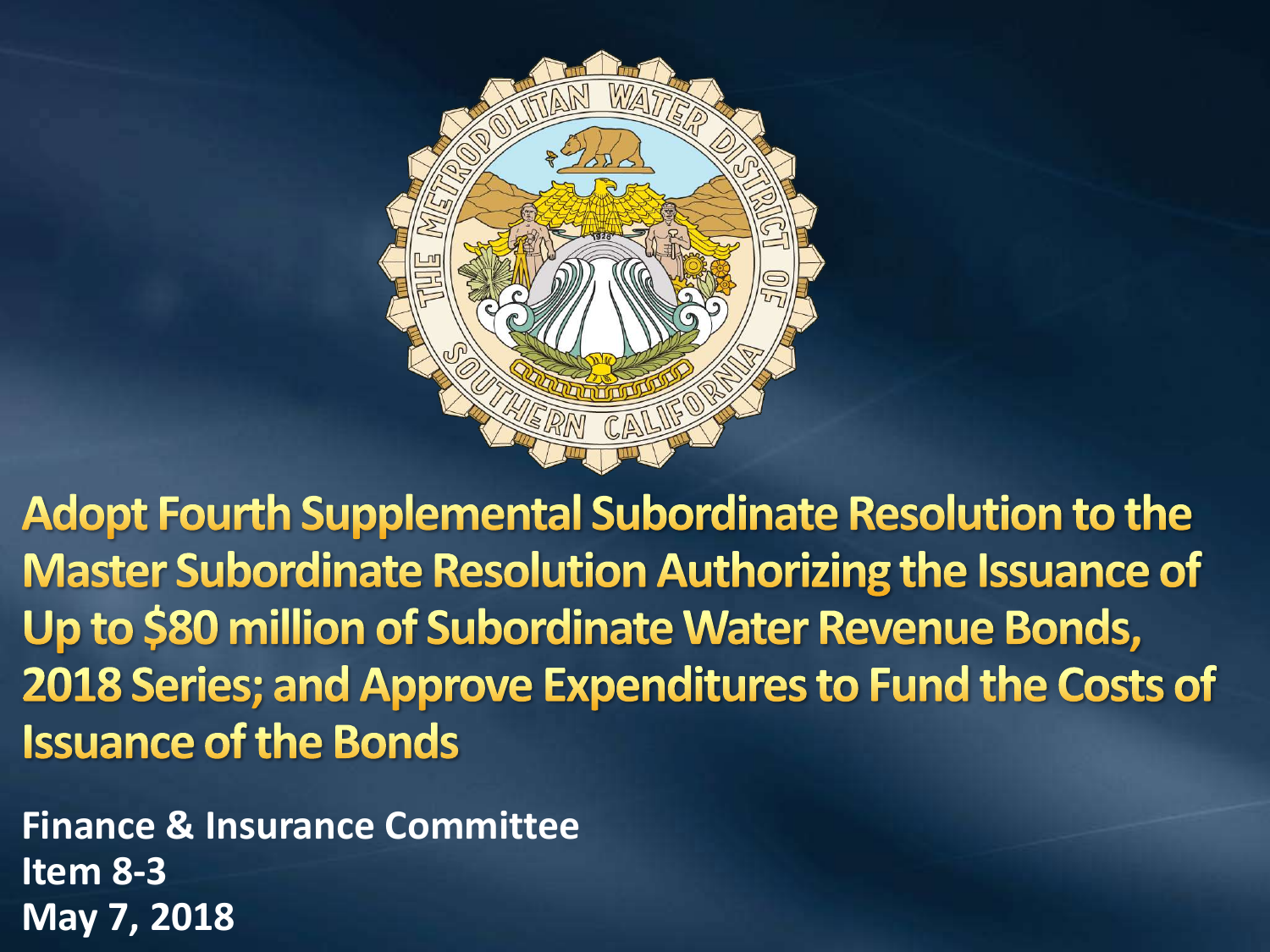### **4th Supplemental Subordinate Resolution**

- Authorize up to \$80 million Subordinate Water Revenue Bonds, 2018 Series
- **Proceeds will finance a portion of FY 2018/19** capital expenditures
- **Ad Hoc Committee or its designee will approve** terms and conditions of bond sale
	- Competitive sale

Overview of upcoming financings in June 2018 Uses up to \$80 million of the \$356.7 million authorized under Ordinance No. 150

Finance & Insurance Committee The Item 8-3 Slide 1 May 7, 2018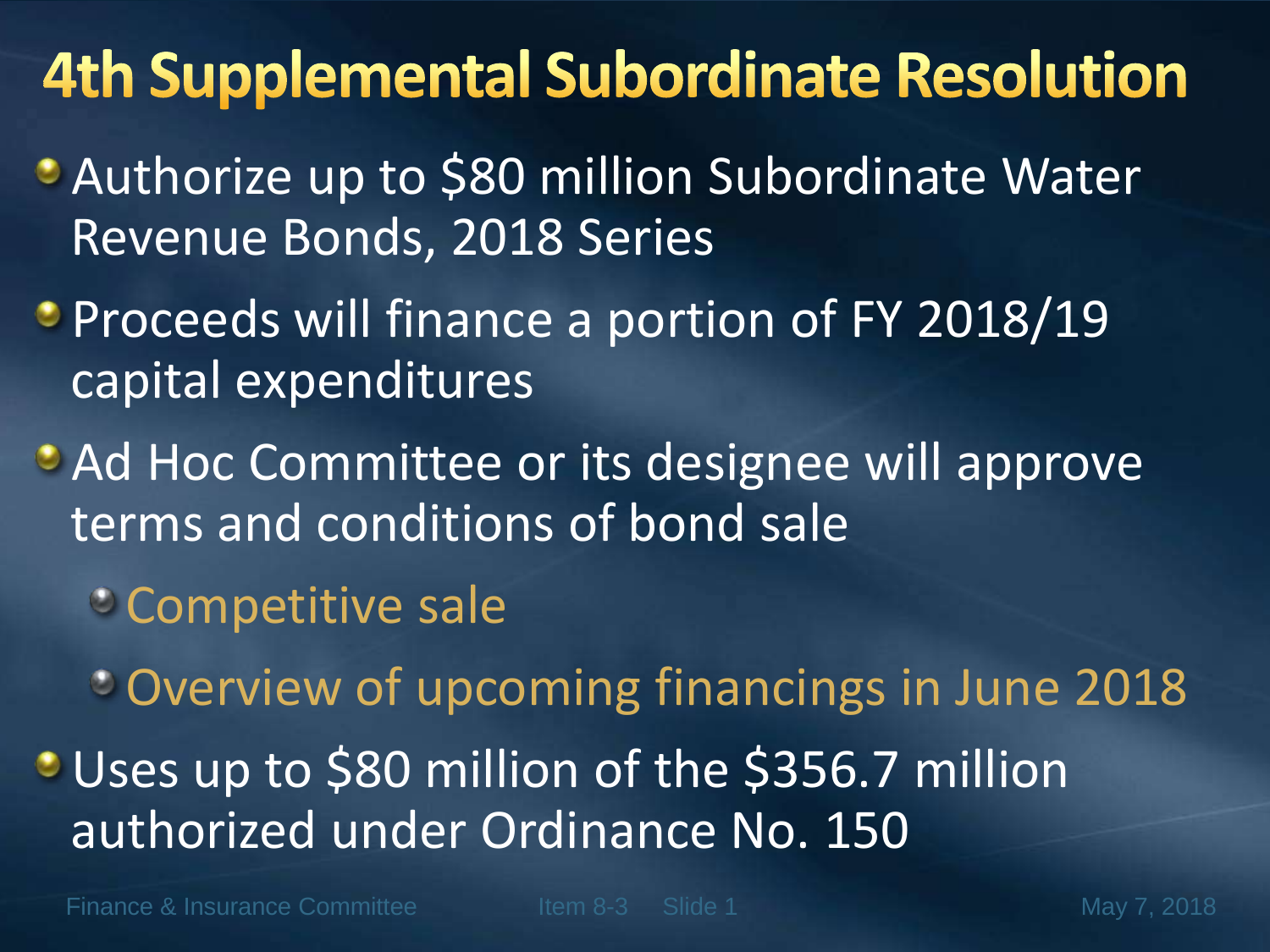### **4th Supplemental Subordinate Resolution**

**Issuance of \$80 million consistent with current** adopted biennial budget (fiscal years 2018/19 and 2019/20), capital investment plan, and Ten-Year Financial Forecast

**• Reflects planned use of debt financing for 40% of** capital expenditures for fiscal year 2018/19

**Provides financial flexibility to finance capital** expenditures and maintain modest rate increases

• Consistent with sound financial policy

Finance & Insurance Committee The Item 8-3 Slide 2 May 7, 2018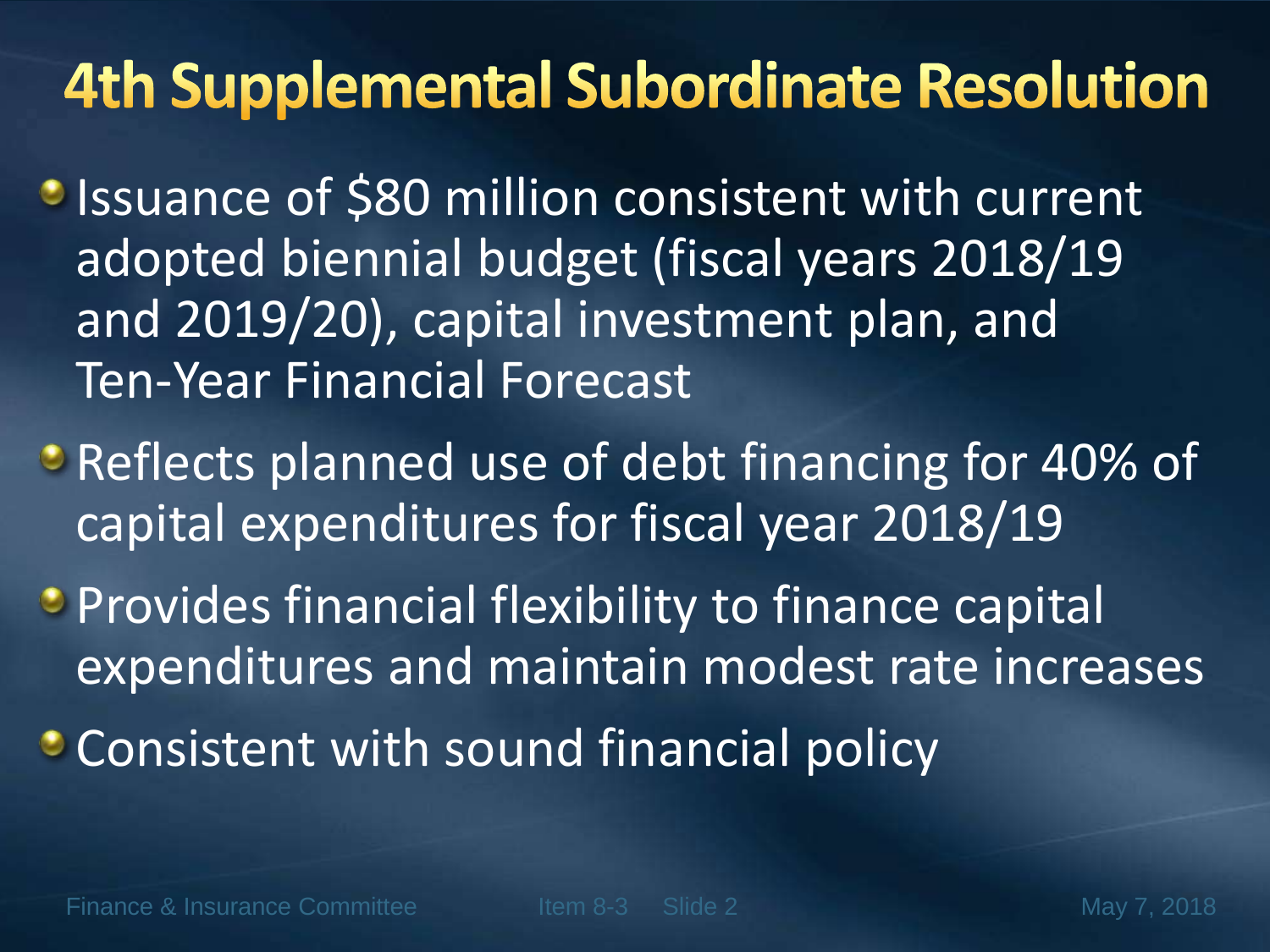## **Board Options**

#### **Option #1**

- **Adopt CEQA Determination , and**
	- **a. Adopt the Fourth Supplemental Subordinate Resolution to the Master Subordinate Resolution authorizing the issuance of up to \$80 million of Subordinate Water Revenue Bonds, 2018 Series and providing the terms and conditions for the sale and issuance of said Subordinate Water Revenue Bonds; and**
	- **b. Approve up to \$150,000 for the payment of the costs of issuance of the Subordinate Water Revenue Bonds to be paid from bond proceeds or Metropolitan funds.**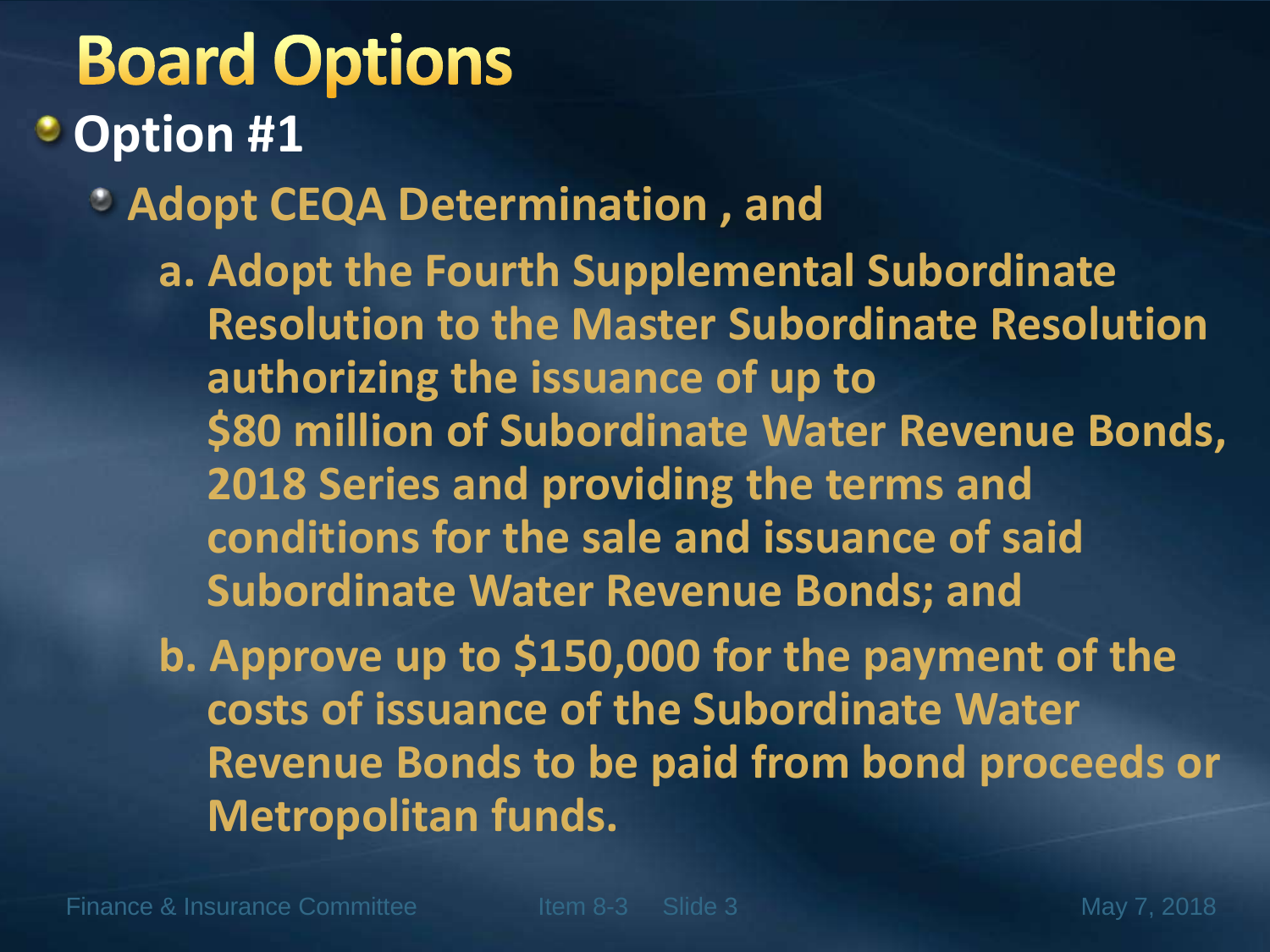## **Board Options**

#### **Option #2**

**Do not adopt the Fourth Supplemental Subordinate Resolution to the Master Subordinate Resolution**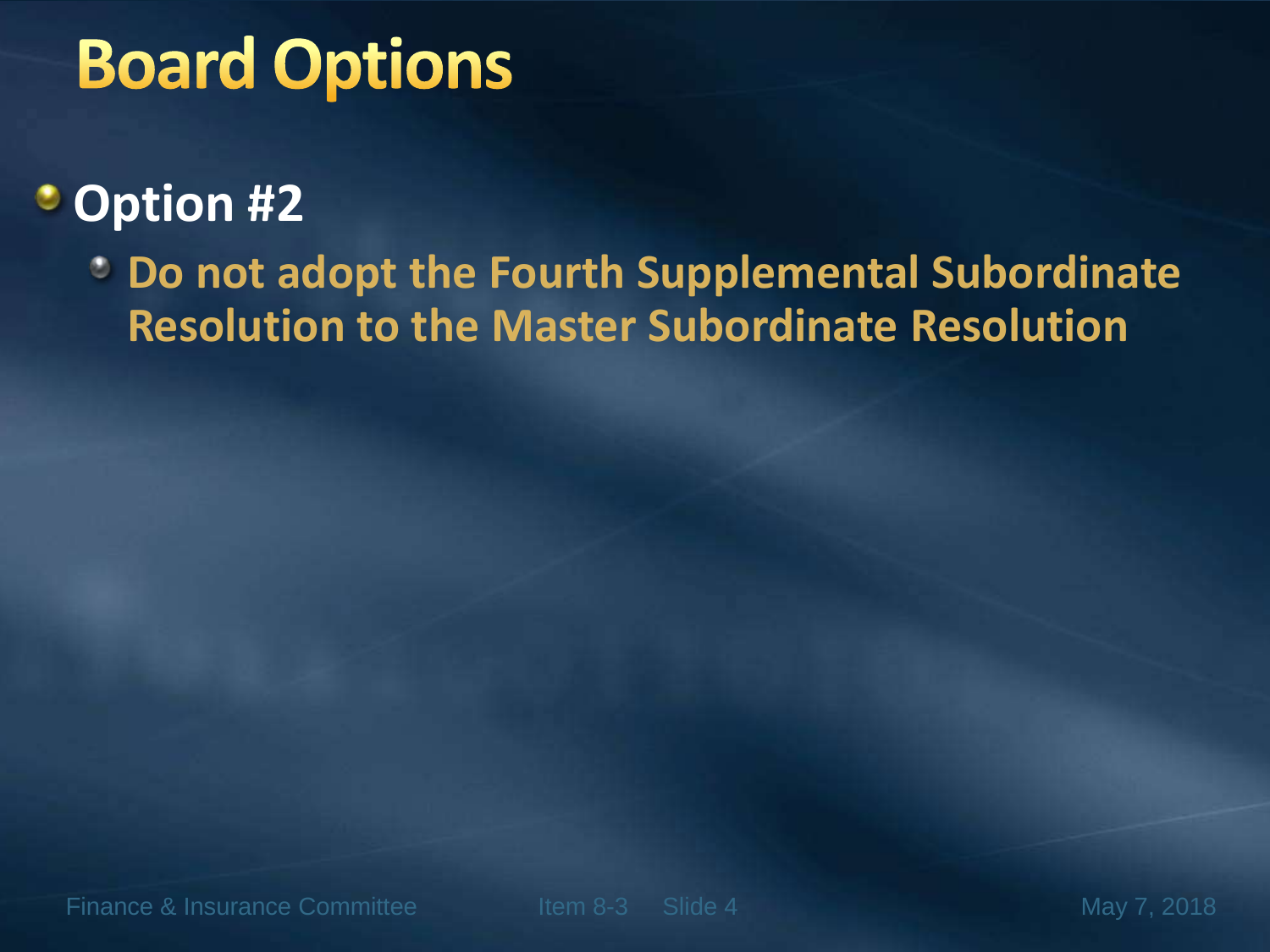# **Staff Recommendation**

**Option #1**

Finance & Insurance Committee Item 8-3 Slide 5 May 7, 2018